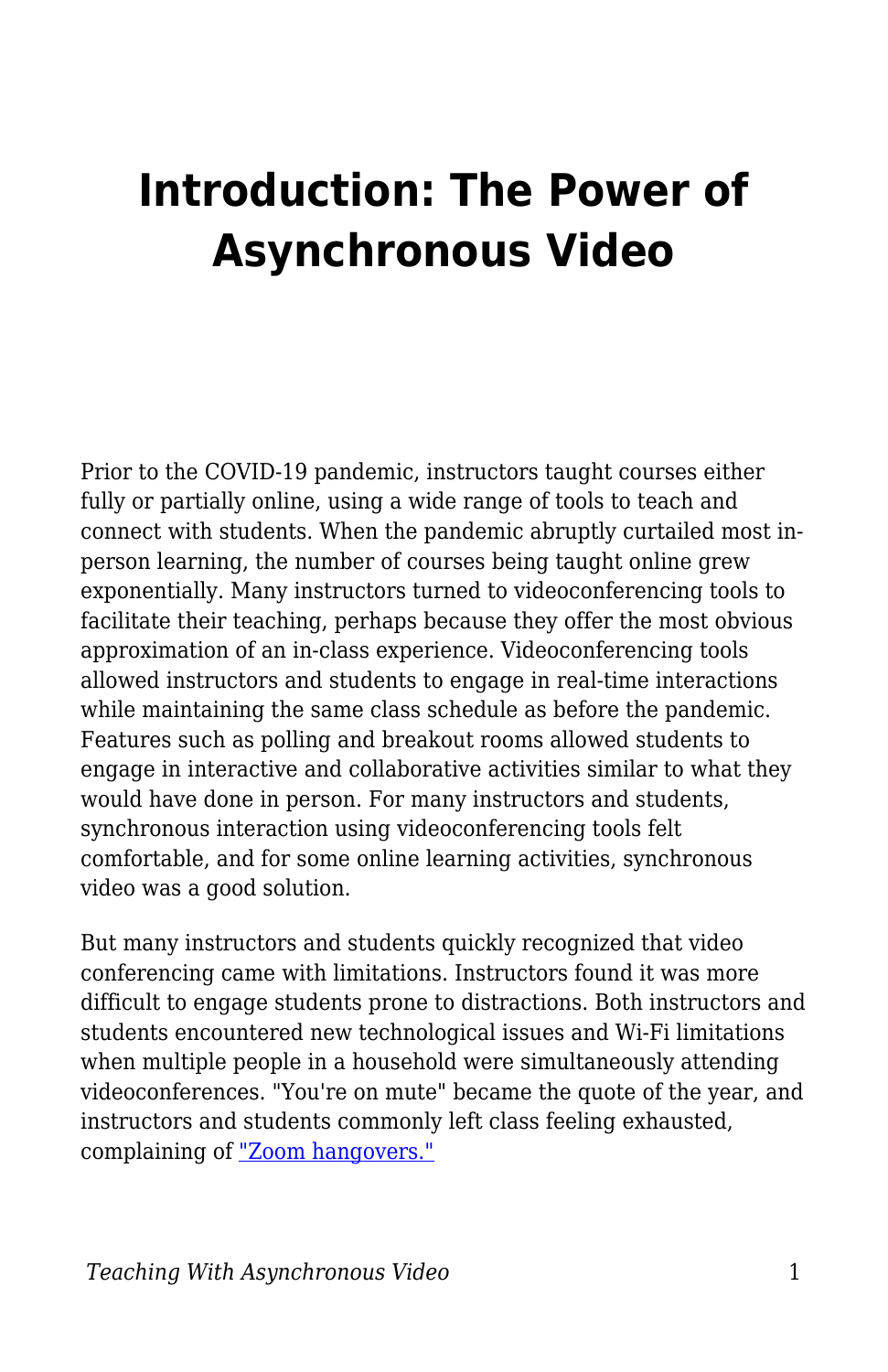Asynchronous video can help address several of the challenges that instructors and students encountered in videoconferencing. Having worked in online teaching for more than a decade, we have used countless tools and have learned important lessons along the way, particularly in the area of asynchronous video. We have also conducted research into the effectiveness of asynchronous video to promote greater online social learning. In order to assist teachers with incorporating some asynchronous strategies into their teaching, we developed a set of resources to help instructors understand how the benefits of asynchronous video can improve their online, blended, or in-person courses. These resources range from high-level discussions of asynchronous video activities to specific tips on lighting, sound, and the effective integration of video into teaching. These strategies are described in the following chapters.